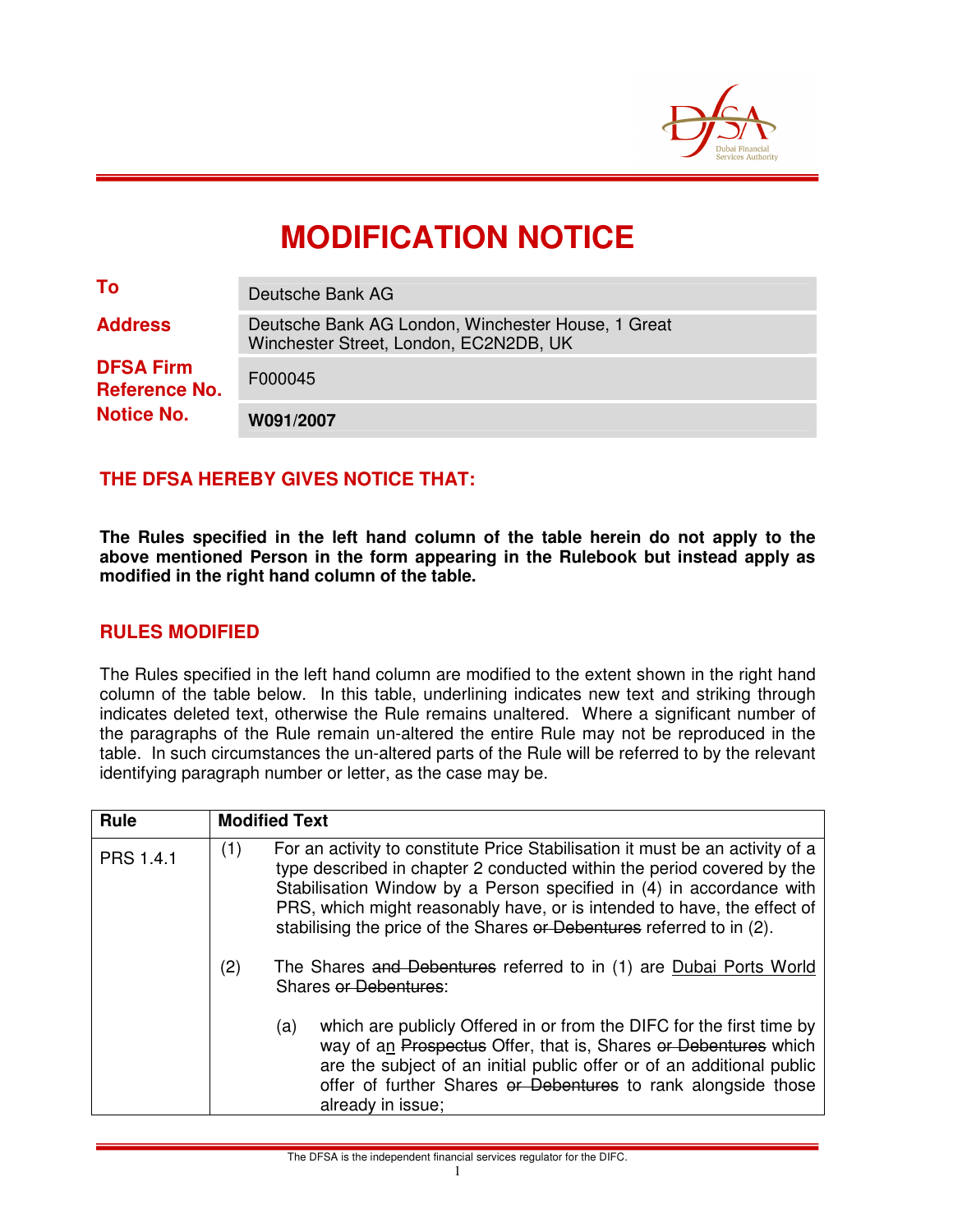

|     | (b) | in respect of which the total cost of the Shares or Debentures<br>subject to the Offer at the Offer Price is at least \$10,000,000; and                                                             |
|-----|-----|-----------------------------------------------------------------------------------------------------------------------------------------------------------------------------------------------------|
|     | (c) | which have been admitted to trading, or are the subject of an<br>application for admission to trading, on an Authorised Market<br>Institution.                                                      |
| (3) |     | The period covered by the Stabilisation Window is the period beginning<br>on the date on which the Shares have been admitted to trading Offer<br>Price is made public and ending on the earlier of: |
|     | (a) | the 30 <sup>th</sup> calendar day after the Shares have been admitted to<br>trading elosing date of acceptances for the Offer; or                                                                   |
|     | (b) | the 60th calendar day after the date of allotment on which<br>amounts of the Share are allotted to subscribers, including the<br>date of initial allotments.                                        |
| (4) |     | The Person conducting the activities mentioned in (1) must be the<br>Stabilisation Manager or any of his Stabilisation Agents.                                                                      |

## **CONDITIONS**

None

## **EFFECTIVE PERIOD**

This notice comes into effect on the date of issue and remains in force until further notice.

#### **INTERPRETATION**

The provisions in this notice are to be construed in accordance with GEN section 6.2 as if these provisions are provisions of the Rulebook.

Defined terms are identified in this notice by the capitalisation of the initial letter of a word or of each word in a phrase and are defined in the Glossary (GLO). Unless the context otherwise requires, where capitalisation of the initial letter is not used, an expression has its natural meaning.